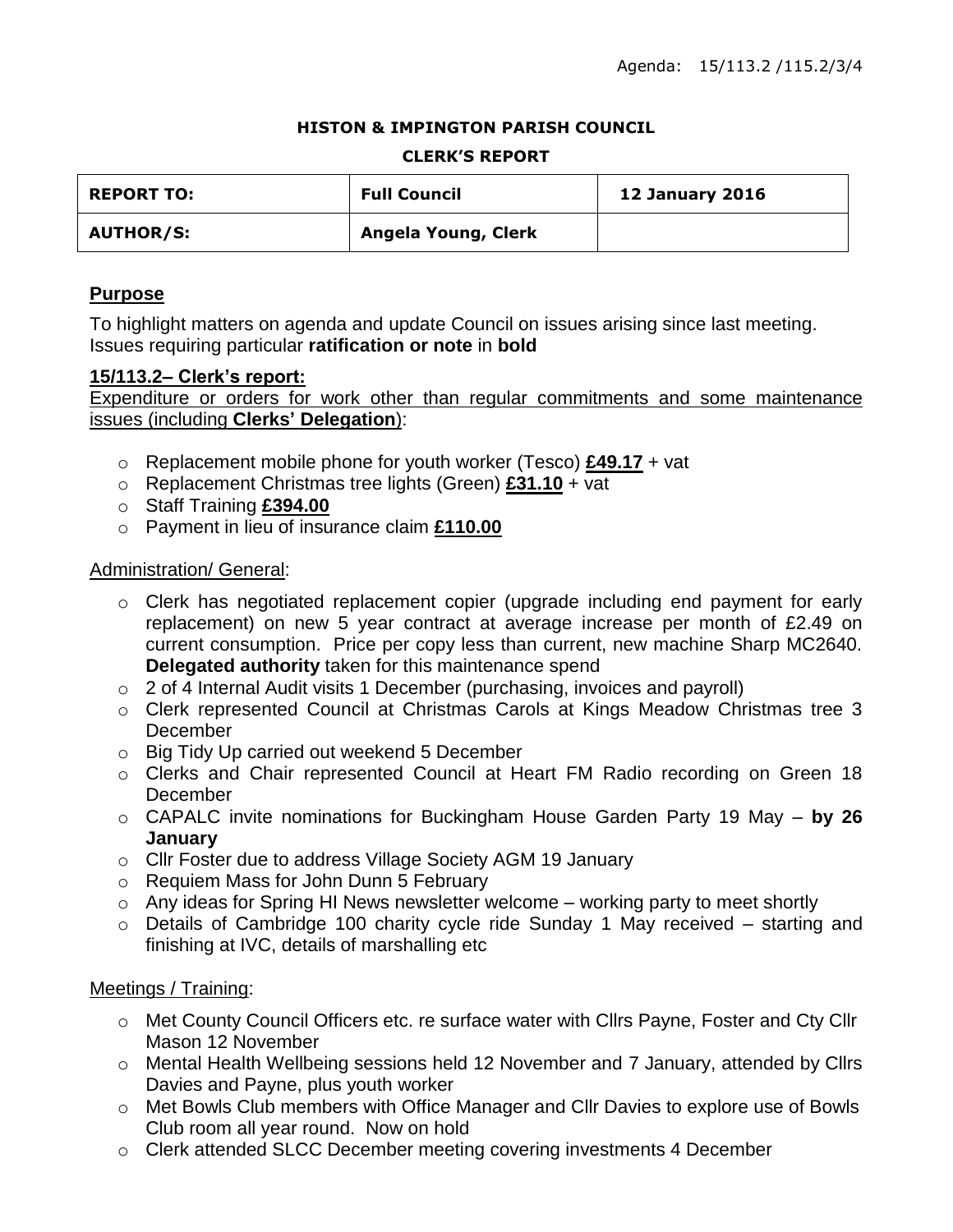- o Cllr Payne attended SCDC Parish Council and Cabinet Liaison meeting 8 December
- o Cllr Payne attended CAPALC AGM 10 December various reports available from CAPALC via Clerk
- o Cllr Foster met with Highways Officers 22 December
- o Cllr Davies and Clerk met informally re community facilities during December/January
- o Clerk met prospective user of Homefield Park 8 January re charity event planned for date between March – June 2016
- $\circ$  Meetings set up to bring forward Youth Club at HFC from 27 January, and to look at employment mechanisms for part time youth workers
- o Cllr Legge to address CCC Local Highways Meeting 25 January
- o Internal induction training for new Cllrs planned during February
- o SLCC Practitioners Conference 2016 25 and 26 February Stratford Upon Avon £249 + VAT if booked by 22 January
- o SLCC 2016 Regional Roadshow Peterborough 20 April. Early bird price: £69 for members (AY), £89 all + VAT for non members, 3 for 2 offer. Includes item on devolution and local councils. **Recommend attendance**

## Staff matters and holiday/TOIL dates:

- o AY now routinely takes Wednesday as day off. LM continues to take Fridays. Both are subject to change if diary/workload dictates
- $\circ$  CP normally now in parish office Wednesday Friday, with more limited hours Monday and Tuesday. Further 6 month period agreed at Orchard Park, for review June 2016
- o AC normally in parish office Monday Wednesday**, term time only**
- o Training dates: AC Self Harm training 19 January, Mental Health Training 26 January; AY Health & Safety 25 January, Team Motivation 26 January; LM Team Motivation 26 January; TS CBT training during Jan/Feb
- o AY annual leave Friday 5 February, LMM TOIL 15 February
- o **Please let Clerk know your holiday dates** as this aids arrangements in the Council diary.

Author: Angela Young 12.01.16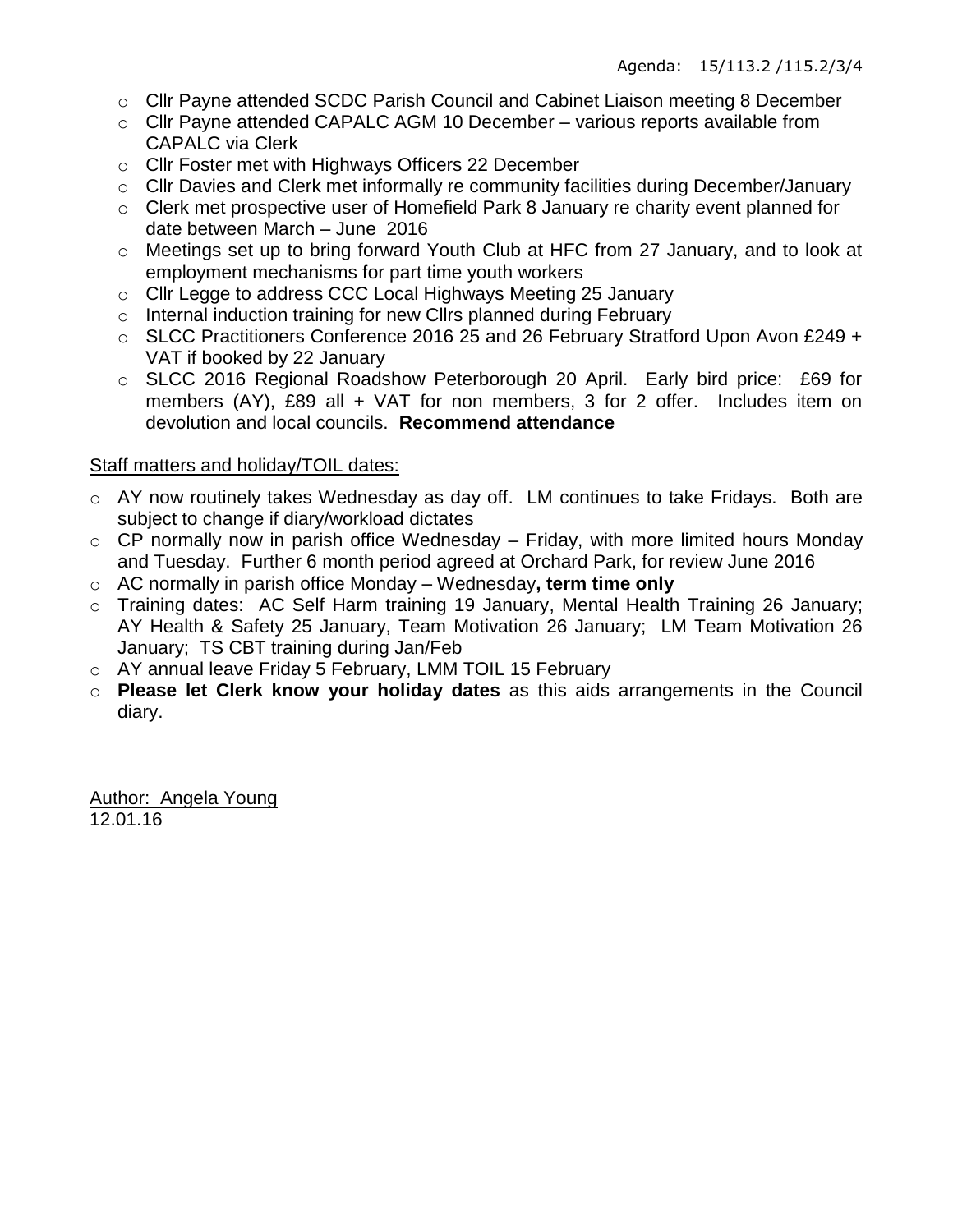### **HISTON & IMPINGTON PARISH COUNCIL**

#### **FINANCE REPORT**

| <b>REPORT TO:</b> | <b>Full Council</b>                   | January 2016 |
|-------------------|---------------------------------------|--------------|
| <b>AUTHOR/S:</b>  | Lynda Marsh, Office<br><b>Manager</b> |              |

# **Purpose**

To list accounts paid by delegated approval, and payment of outstanding accounts

| To list accounts paid by delegated approval, and payment of outstanding accounts                             |            |
|--------------------------------------------------------------------------------------------------------------|------------|
| $\circ$ Accounts paid by delegated approval – to note only:                                                  |            |
| M8 Administration - wages, NI and Pension £12,098.27                                                         | £12,098.27 |
| M8 rec Groundsman expenses £25.53                                                                            | £25.53     |
| L M Dewar Cleaning Services pavilion (October) £321.55                                                       | £321.55    |
| The Mower People replacement leaf blower $£230.00 + \text{vat } £46.00$                                      | £276.00    |
| <b>Buchans Landscapes</b> grasscutting (October) <b>£976.95</b> + vat £195.39                                | £1,172.34  |
| D A Pest Control 4 visits rec ground £140.00                                                                 | £140.00    |
| Roger Hovells 'deep clean' changing rooms, kitchen, hall etc £340.00                                         | £340.00    |
| <b>PWLB</b> (DDR) Freehold loan pmt 21 of 50 £2,719.69                                                       | £2,719.69  |
| Proposed that Histon & Impington Parish Council in accordance with its powers under sections 137             |            |
| and 139 of the Local Government Act 1972, should incur the following expenditure which, in the               |            |
| opinion of the Council, is in the interests of the area or its inhabitants and will benefit them in a manner |            |
| commensurate with the expenditure:<br>Histon Royal British Legion wreath and donation £100.00                | £100.00    |
| H&I Day Centre donation £200.00                                                                              | £200.00    |
| <b>ESPO</b> stationery, padlocks, white lining $£296.56 + \text{vat } £59.31$                                | £355.87    |
| Simon Goddard fruit bushes, chicken wire (sustainability group) £106.87                                      | £106.87    |
| Illife Print newsletter £519.20                                                                              | £519.20    |
| Cambs County Council StAC junction improvements £5,089.65                                                    | £5,089.65  |
| Munro Building Services leak in showers, fault in pressurisation unit £228.00                                |            |
| $+$ vat £45.60                                                                                               | £273.60    |
| Roger Hovells office cleaning £30.00                                                                         | £30.00     |
| T J Training Ltd Youth - Babysitting first aid course £200.00 + vat £40.00                                   | £240.00    |
| <b>IVC</b> Youth – room hire, minibus use £110.00                                                            | £110.00    |
| SLCC annual subs £187.00                                                                                     | £187.00    |
| <b>Cambs ACRE</b> annual subs $£45.00 + \text{vat } £9.00$                                                   | £54.00     |
| Glassworld Crossing Keeper Hut - safety glass £98.44 + vat £19.68                                            | £118.12    |
| Buchans Landscapes leaf clearance £346.05 + vat £69.21                                                       | £415.26    |
| Flora-tec Ltd Kings Meadow Christmas tree £195.00 + vat £39.00                                               | £234.00    |
| R W Collett 10 x padlocks & keys £100.97                                                                     | £100.97    |
| Copy IT Solutions copier reading $£52.56 +$ vat £10.51                                                       | £63.07     |
| Travis Perkins paint & rollers, sadolin, cuprinol £176.19 + vat £35.24                                       | £211.43    |
| NALC Local Councils Award Scheme - registration fee £25.00 + vat £5.00                                       | £30.00     |
|                                                                                                              | £75.36     |
| <b>SCDC</b> business rates for storage shed £75.36                                                           |            |
| CBS Office Solutions stationery £25.60 + vat £5.12                                                           | £30.72     |
| <b>Fulbourn Parish Council 2 x councillor training £56.00</b>                                                | £56.00     |
| Peter Dann Ltd surface / foul water feasibility study £500.00 + vat £100.00                                  | £600.00    |
| <b>Wilby Burnett</b> Tennis Courts – 50% of appraisal fee $£750.00 + \text{vat } £150.00$                    | £900.00    |

**Barclaycard** (DDR) mole plough blade, replacement mobile phone (youth worker), replacement Christmas lights for tree on Green **£288.70** + vat £53.73 £342.43